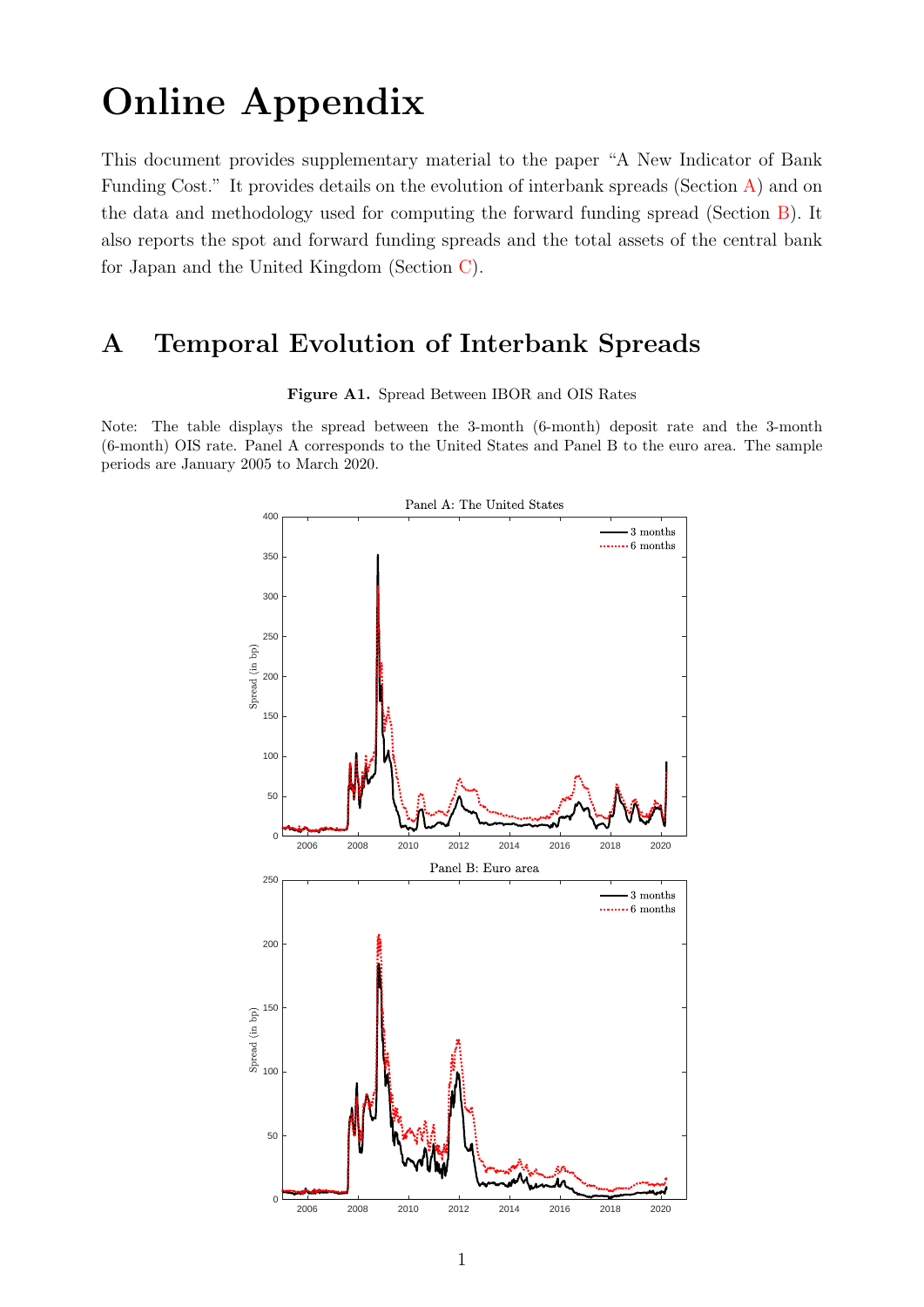Note: The table displays the spread between the two-year swap rate with tenor 6 months and the two-year swap rate with tenor 3 months. Panel A corresponds to the United States and Panel B to the euro area. The sample periods are January 2005 to March 2020.

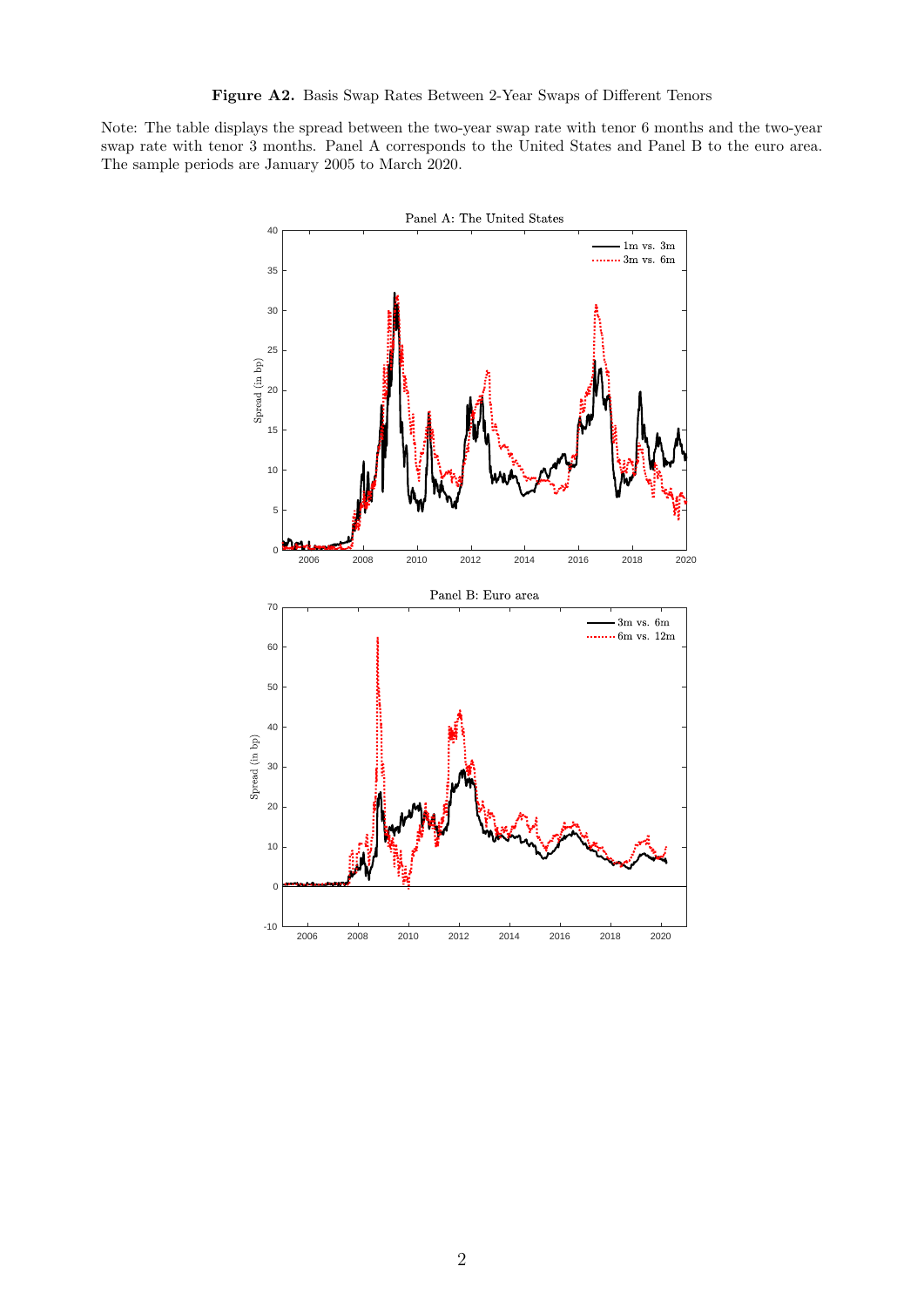## <span id="page-2-0"></span>B Methodology

We define two types of yield curves. The discounting curve corresponds to the OIS curve with overnight rates. The forwarding curves correspond to yield curves with tenors 1 month, 3 months, 6 months, and 12 months. We denote by x the tenor of a given curve.

#### B.1 Notations

We define  $P_x(t,T)$ ,  $t \leq T$ , the discount factor, i.e., the price of a zero-coupon bond at time t for maturity T, for underlying rate tenor x, with  $P_x(t,t) = 1$  and t is reference date. The simply compounded zero-coupon rate at date t for maturity T, denoted by  $Z_x(t,T)$ , is defined from:

$$
P_x(t,T) = \frac{1}{[1 + Z_x(t,T)]^{\tau_x(t,T)}},
$$

where  $\tau_x(t,T)$  is the year fraction for interval  $[t, T]$  under the convention of curve x. For zero-coupon rates, the time interval is computed as  $\tau_x(t,T) = (T-t)/365$ .

We define the simply compounded forward rate at date  $t$  for the future time interval  $[T_{k-1}, T_k]$ , with tenor x, as:

$$
\tilde{F}_{x,k}(t) \equiv \tilde{F}_x(t, T_{k-1}, T_k) = \frac{1}{\tau_{x,k}} \left[ \frac{P_x(t, T_k)}{P_x(t, T_{k-1})} - 1 \right],
$$

where  $\tau_{x,k}$  is the year fraction for interval  $[T_{k-1}, T_k]$  under the convention of curve x. For forward rates, the time interval is computed as  $\tau_{x,k} = (T_k - T_{k-1})/360$  (actual/360). For example,  $\tilde{F}_{3m,6m}(t)$  denotes the forward rate with tenor 3 months between  $t+3m$  and  $t+6m$ .

In the multicurve environment, the following no arbitrage relation holds:

$$
P_x(t, T_k) = P_x(t, T_{k-1}) P_x(t, T_{k-1}, T_k), \quad t \le T_{k-1} \le T_k
$$

where  $P_x(t, T_{k-1}, T_k)$  is the forward discount factor at date t and corresponding to the future time interval  $[T_{k-1}, T_k]$ , with

.

$$
P_x(t, T_{k-1}, T_k) = \frac{P_x(t, T_k)}{P_x(t, T_{k-1})} = \frac{1}{1 + \tilde{F}_{x,k}(t)\tau_{x,k}}
$$

We typically consider constant time intervals such as  $T_k - T_{k-1} = \delta$ . The yield curve of the δ-month forward rates is denoted by:  $\mathcal{C}_x^{(F)} = \left\{T \to \tilde{F}_x(t, T, T + \delta), t \geq T\right\}$ .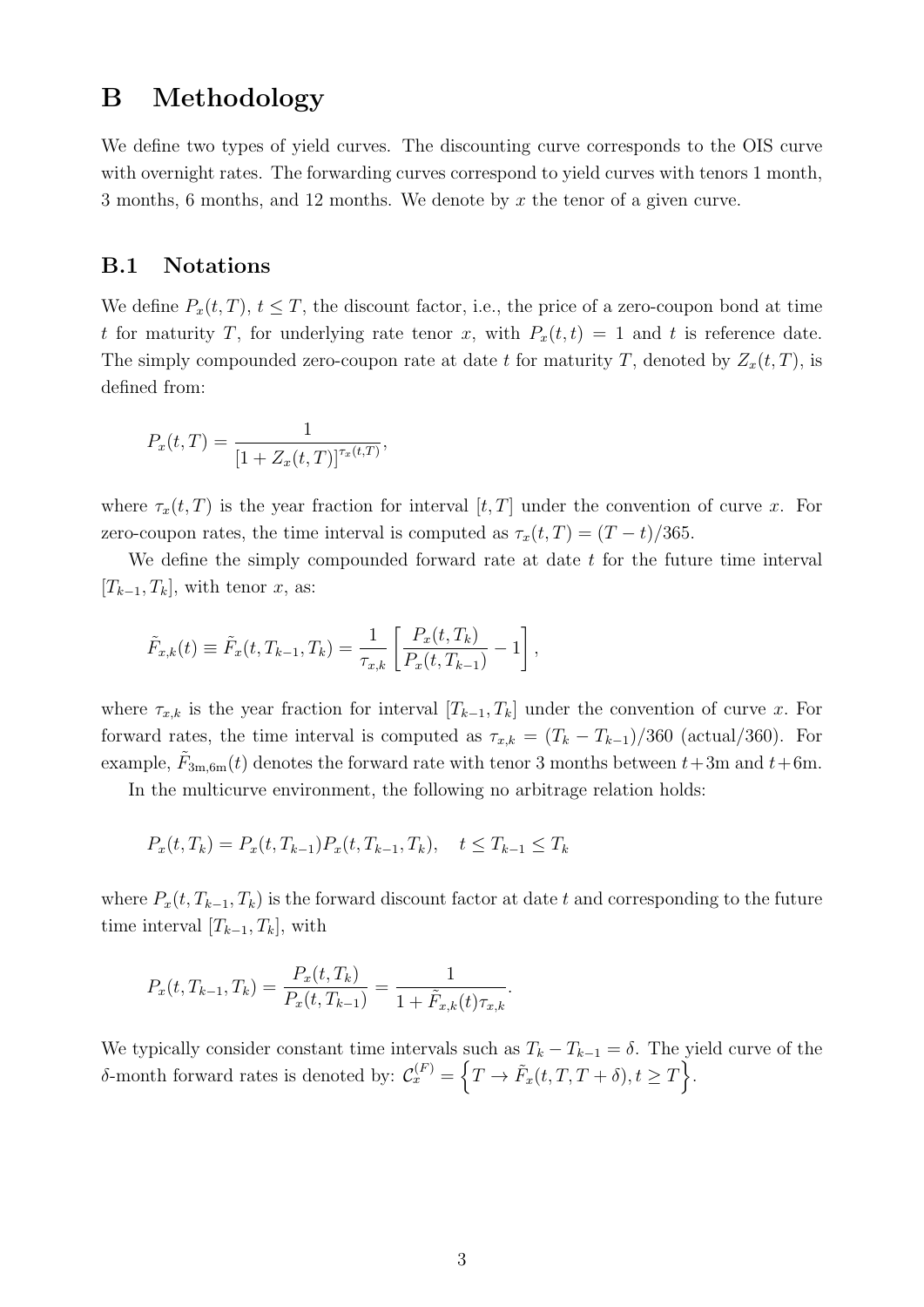#### <span id="page-3-0"></span>B.2 Market Instruments

#### B.2.1 Overnight Index Swap (OIS)

The reference rate for overnight over-the-counter (OTC) transactions is the federal funds rate in the United States and the Eonia (European OverNight Index Average) rate in the euro area. An OIS is an interest rate agreement that involves the exchange of the overnight rate and a fixed interest rate. The floating rate is determined by the geometric average of the overnight index rate over the time interval of the contract period. The fixed leg is quoted in the market as a yield that is applied over the duration of the swap. The two counterparties of an OIS contract agree to exchange at maturity the difference between interest accrued at the agreed fixed rate and the floating rate on the notional amount of the contract. No principal is exchanged at the beginning of the contract. For maturities up to 1 year, there are no intermediate interest payments. Then the broken period is at the beginning.

The floating rate is given by the formula:

$$
R_d(t, T_k) = \frac{360}{N_k} \left[ \prod_{i=1}^{d_k} \left( 1 + \frac{r_i n_i}{360} \right) - 1 \right] \times 100
$$

where  $r_i$  is the overnight rate at date i,  $N_k = T_k - t$  is the total number of days,  $d_k$  is the number of working days, and  $n_i$  is the number of days with rate  $r_i$ , with  $N_k = \sum_{i=1}^{d_k} n_i$ .

#### B.2.2 Deposit

Interbank deposits are OTC zero-coupon contracts that start at reference date t and cover the period  $[t, T]$  with maturities T ranging from one day to one year. The Libor rate is the reference rate in the United States and the Euribor rate is the reference rate in the euro area (IBOR, in short). They correspond to the rate at which interbank deposits are offered by a prime bank to another prime bank. Fixing rates are constructed as the trimmed average of the rates submitted by a panel of banks. The IBOR reflects the average cost of funding of banks on the interbank market for a given maturity. The deposit with duration  $x$  is selected for the construction of the curve with tenor  $x$ .

We denote by  $R_x^D(t,T_k)$  the quoted rate (annual, simply compounded) associated to the deposit of maturity  $T_k$ , with tenor  $x = T_k - t$  months. The implied discount factor at time t for time  $T_k$  is given by:

$$
P_x(t, T_k) = \frac{1}{1 + R_x^D(t, T_k)\tau_{x,x}}, \quad t \le T_k.
$$

#### B.2.3 Forward Rate Agreement (FRA)

FRA contracts are forward starting deposits. They are defined for forward start dates calculated with the same convention used for the deposits. Therefore, FRAs concatenate exactly with deposits. Market FRAs on x-tenor IBOR contracts can be selected for the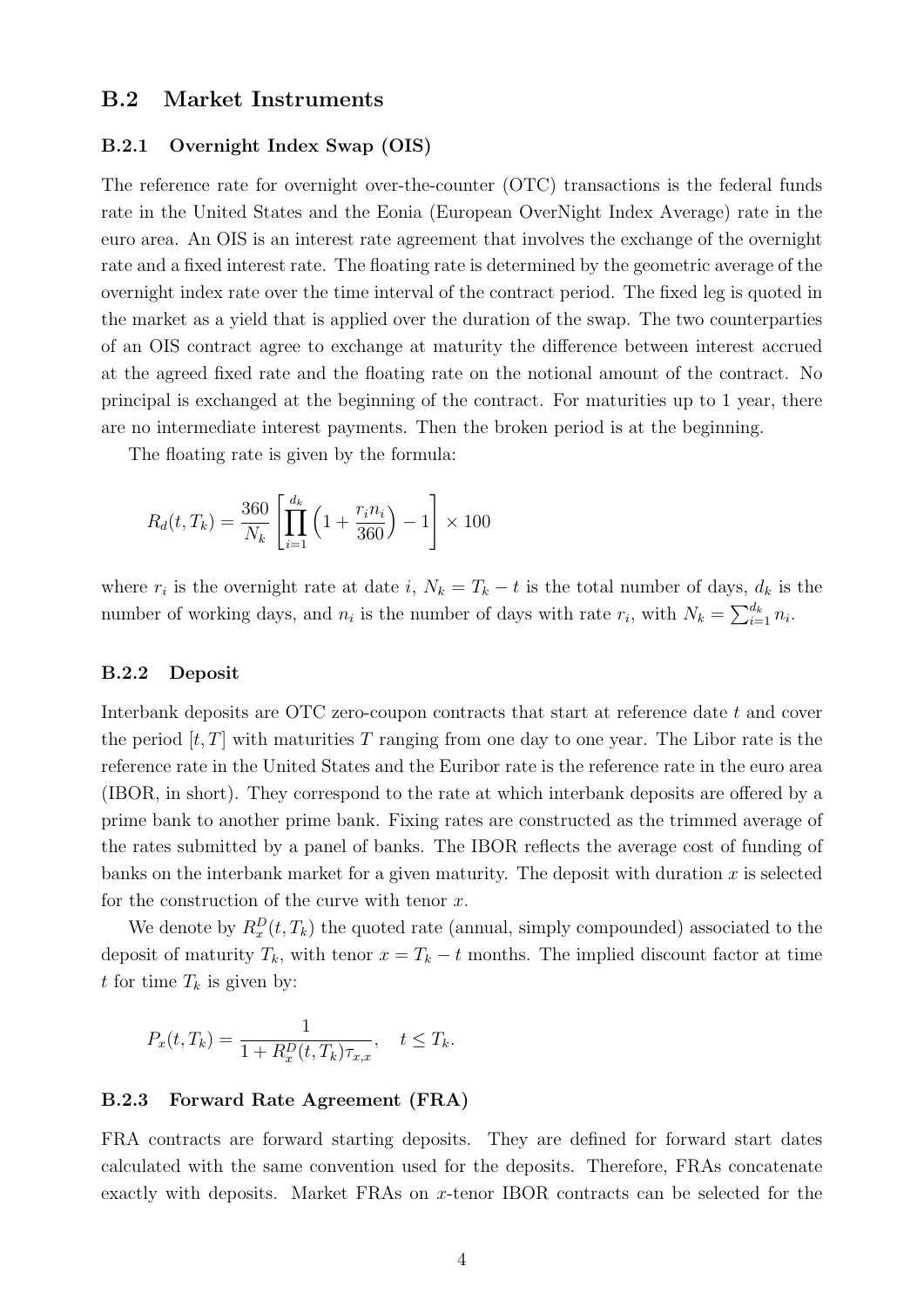construction of the short-term of the yield curve with tenor  $x$ .

We denote by  $\tilde{F}_{x,k}(t)$  the forward rate reset at time  $T_{k-1}$ , with tenor  $x = T_k - T_{k-1}$ months. Then the implied discount factor at time  $T_k$  is given by:

$$
P_x(t,T_k) = \frac{P_x(t,T_{k-1})}{1 + \tilde{F}_{x,k}(t)\tau_{x,k}}, \quad t \le T_{k-1} \le T_k.
$$

#### B.2.4 Swap

Interest rate swaps are OTC contracts by which two counterparties exchange fixed against floating rate cash flows. On the U.S. market, the floating leg is usually indexed to the 3-month Libor rate payed with 3-month frequency. On the euro market, the floating leg is indexed to the 6-month Euribor rate payed with 6-month frequency. The day count convention  $(\tau_S)$  is 30/360 (bond basis). Swaps on x-tenor IBOR contracts are selected for the construction of the medium and long-term of the yield curve with tenor  $x$ .

A swap is defined by two date vectors  $T = \{t, T_1, \dots, T_n\}$  and  $S = \{t, S_1, \dots, S_m\}$  with  $t < T_1 < S_1 < \cdots < T_n = S_m$  and  $n < m$ . The fixed leg pays a fixed rate at times  $S_j$ . The floating leg pays the IBOR with tenor  $x = T_k - T_{k-1}$  fixed at time  $T_{k-1}$ . We denote by  $S_x(t, T, S)$  the swap rate with floating leg payment dates T and fixed leg payment dates S, with tenor  $x = T_k - T_{k-1}$  months. The price of a swap with payment times T and S is given by the no arbitrage relation:

$$
S_x(t, T, S) \sum_{j=1}^{n} P_d(t, S_j) \tau_j = \sum_{k=1}^{m} P_d(t, T_k) \tilde{F}_{x,k}(t) \tau_{x,k}.
$$

Once the curve points at  $\{t, T_1, \cdots, T_{k-1}\}\$  and  $\{t, S_1, \cdots, S_{j-1}\}\$  are known, it is possible to bootstrap the yield curve at point  $T_i = S_j$ . In practice, the fixed leg frequency is annual, whereas the floating leg frequency is given by the IBOR tenor. Some points of the curve are unknown and have to be interpolated.

#### B.2.5 Basis swap

Basis swaps are floating versus floating swaps, admitting underlying rates with different tenors. On the U.S. market, the typical basis swaps are 1-month vs 3-month, 3-month vs 6 month, and 3-month vs 12-month. On the euro market, the typical basis swaps are 1-month vs 3-month, 3-month vs 6-month, and 6-month vs 12-month. The quotation convention is to provide the difference (in basis points) between the fixed rate of the higher frequency swap and the fixed rate of the lower frequency swap. Basis swaps are used for the construction of the yield curve with non-quoted swaps (for instance, the 6-month curve in the United States and the 3-month curve in the euro area).

We define by  $BS_{x,y}(t, T_x, T_y)$  the quoted basis spread for a basis swap receiving the long y-month rate and paying the short x-month rate plus the basis spread for maturity  $T_{m_x}$ .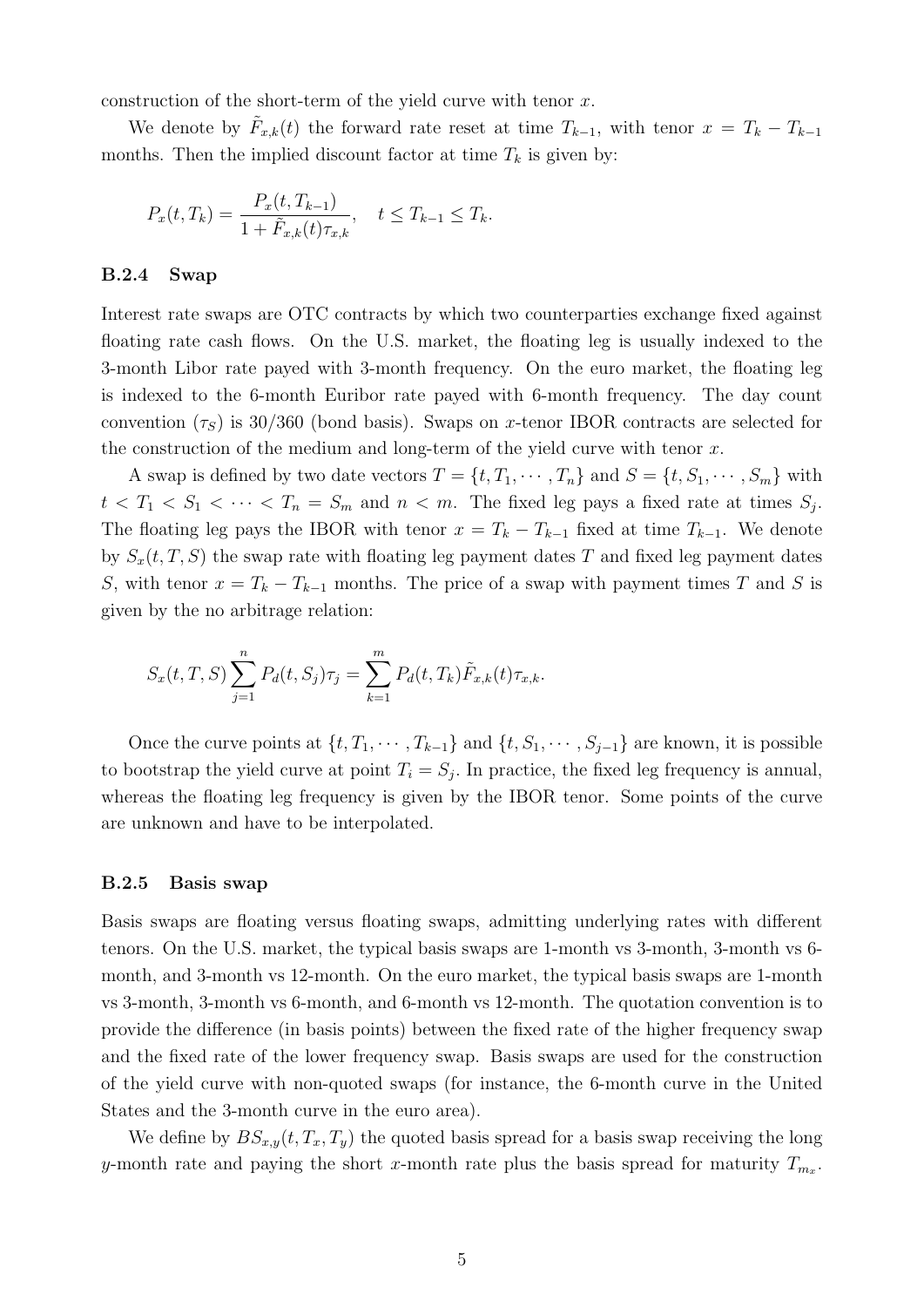The price of a basis swap is given by the no arbitrage relation:

$$
\sum_{k=1}^{m_y} P_d(t, T_{y,k}) \tilde{F}_{y,k}(t) \tau_{y,k} = \sum_{j=1}^{m_x} P_d(t, T_{x,j}) (\tilde{F}_{x,j}(t) + BS_{x,y}(t, T_x, T_y)) \tau_{x,j}.
$$

#### B.3 Construction of the Curves

We now briefly explain how we construct the yield curve of a given tenor and compute tenor spreads. We consider a curve with a tenor  $x$  corresponding to overnight (the discounting curve), 1 month, 3 months, 6 months, and 12 months (the forwarding curves).

All the curves are constructed using instruments with the tenor of the curve. The forwarding curves also depend on the OIS curve used for discounting future cash flows. Several techniques can be used for interpolating a yield curve. Usual techniques are the linear or cubic interpolations. These techniques can be applied to the discount factor, the log of the discount factor, or the zero-coupon rate. A feature of the multicurve environment is the scarcity of the data for a given curve (except for the discounting curve). This implies that a large amount of maturities must be interpolated. The selection of the interpolation technique is therefore critical.

Ideally, all the available discount factors should be exactly given by the interpolation, yielding an arbitrage-free curve. However, it would lead to a very erratic yield curve. To cope with this problem, we allow for some arbitrage opportunity to obtain a smooth curve. We minimize a weighted sum of the squared changes in the forward rates under the arbitragefree restrictions and the squared difference between the market and theoretical prices. The criterion is based on the 3-month forward rate. This maturity appears as a reasonable trade-off between the number of parameters to estimate and the ability to generate all the curves with similar data. For a given curve  $\mathcal{C}_x^{(F)}$ , we solve (imposing  $T_k - T_{k-1} = 3$ m and  $T_0 = t$ :

$$
\begin{aligned}\n\min_{\left\{\tilde{F}_x(t,T_{k-1},T_k)\right\}_{k=1}^N} \quad & w \sum_{k=1}^{N-1} \left(\tilde{F}_x(t,T_k,T_{k+1}) - \tilde{F}_x(t,T_{k-1},T_k)\right)^2 \\
&+ (1-w) \sum_{j=1}^n \left(P_x^{mkt}(t,T_j) - P_x^{theo}(t,T_j)\right)^2,\n\end{aligned}
$$

where w is weight of the smoothness relative to the fit of the market prices (we use  $w = 0.25$ );  $N = 120$  is the number of 3-month forward rate over the 30 years used for the curve; *n* is the number of instruments used to construct curve with tenor x;  $P_x^{mkt}(t, T_j)$  is the discount factor implied by the market quote, based on the pricing formula presented in Section [B.2;](#page-3-0)  $P_x^{theo}(t,T_j)$  is the discount factor implied by the estimated 3-month forward rates:

$$
P_x^{theo}(t,T_j) = \frac{P_x^{theo}(t,T_{j-1})}{1 + \tilde{F}_x(t,T_{j-1},T_j)\tau_{x,j}}, \qquad j = 1, \cdots, n,
$$

with  $P_x^{theo}(t,t) = 1$ .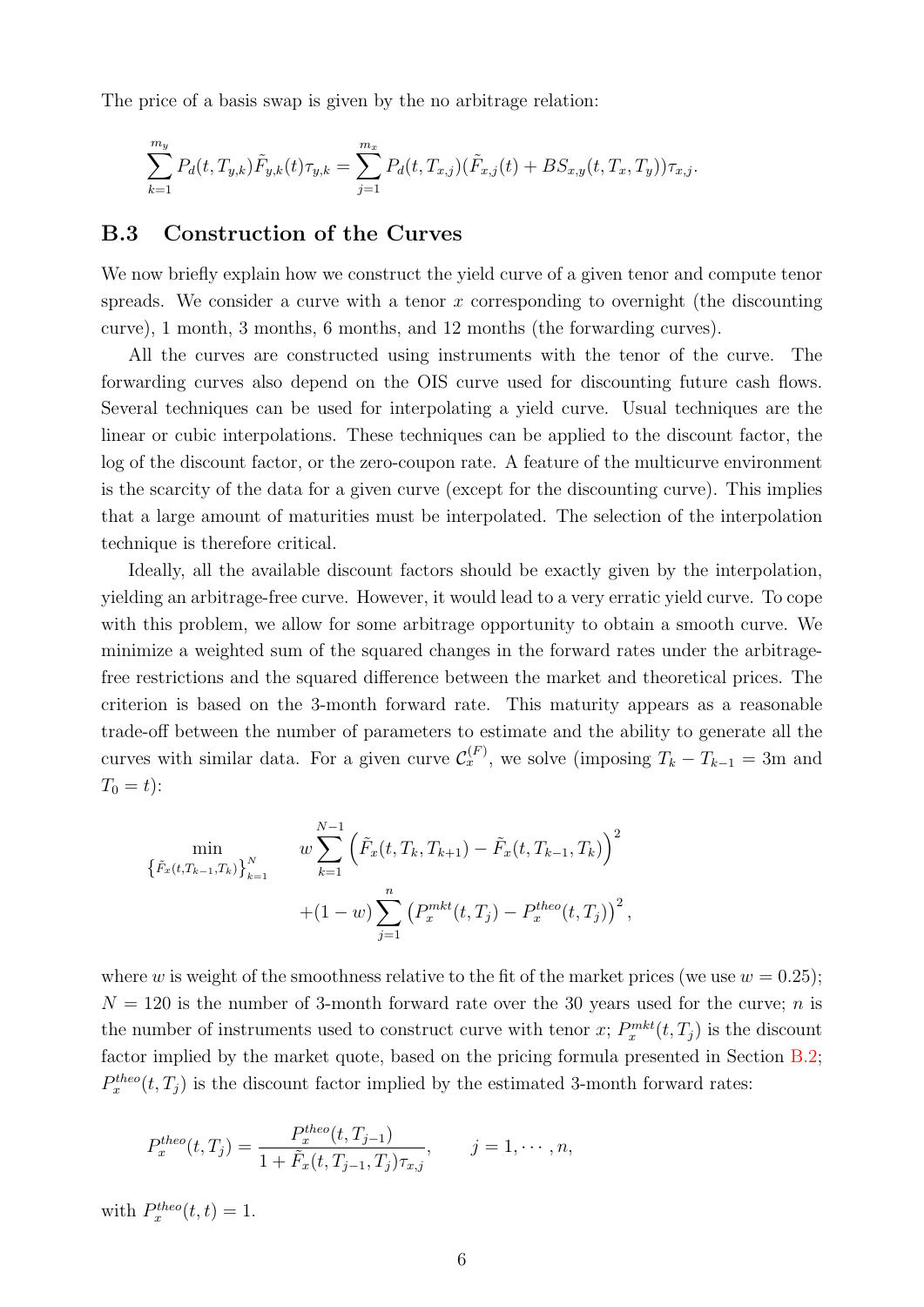## <span id="page-6-0"></span>C Data for Japan and the United Kingdom

Figure A3. Funding Spreads in Japan and Bank of Japan Total Assets

Note: Panel A displays the 3-month FFS (3-month tenor), the spot 3-month IBOR-OIS, and the difference between the two spreads. Panel B displays the Bank of Japan total assets (in JPY trillion). The spread series are smoothed using a 5-day moving average. The sample periods are January 2007 to March 2020.